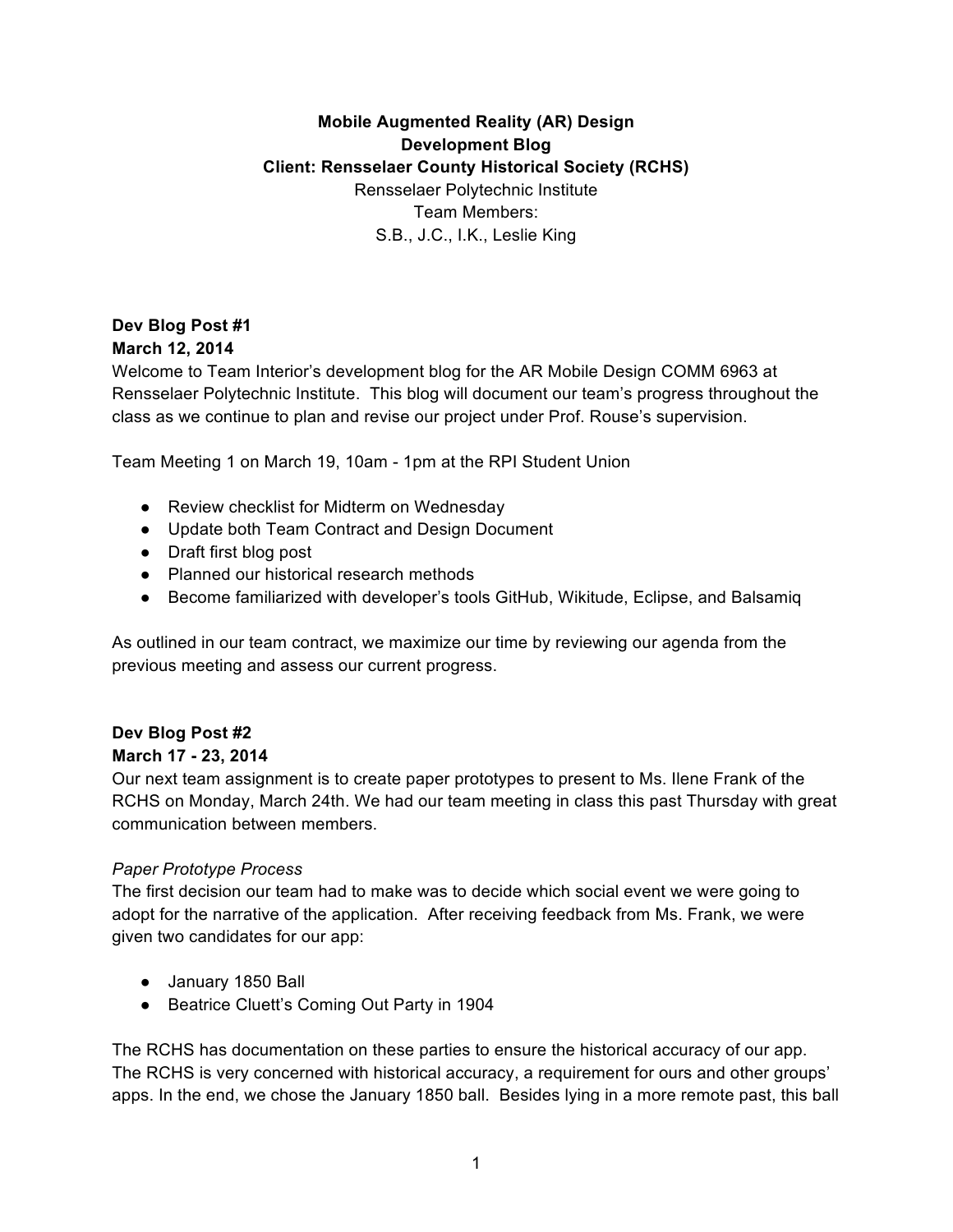provides an opportunity to highlight the family history in the house.

Our team met on March 22-23 and discussed the following points to address for our application:

- The 1850 ball was decided as the event we were to prototype on March 24
- Various food and drink were researched in order to have some historical elements within the mock-up
- Images of the dining room, parlor, and a specific hallway of the Hart-Cluett mansion were selected for the scenes to be reviewed by the head of the RCHS
- Individual lines of dialog were designed, allowing questions or answers to be added as the tester progressed through the prototype

We also communicate via Google Docs and Google Hangout, as well as email and texting.

## *Working with the Paper Prototype*

We decided to use Balsamiq image designs for the Android smartphone template, actual photos taken during our Hart-Cluett House tour, question-answer dialogue boxes, and illustrated servant, maid, footman images. These images were present in our design document as embedded wireframes and prototype images that included actual photos in the hallway and dining room.

In preparation our paper prototype demonstration at the RCHS, we divided our responsibilities among the team members.

- Sebastian researched a total of six food items: food  $(x2)$ , drink  $(x2)$ , & dessert  $(x2)$
- Irene wrote dialogue trees for the butler/servant in the hallway
- Coley assisted Sebastian in his historical research on food in 1850 New York
- Leslie developed the model frames and other technical specifications

Leslie has industry experience with creating and demoing paper prototype and was able to foresee many of the problems we may have in constructing the prototype. She suggested using sticky notes to swap dialogue and content to the paper project, an example of why quick, interactive features are important to convey our ideas about the user experience. We realized that specifically for a paper prototype, for the most part it is more important to test the actual user interactions with the mockup phone and its paper pieces than actual content. For example, we worked diligently to research and write historically accurate questions and answers, but the test was really about if the user understood that touching on a user displayed a modal dialogue window (piece of paper) and that touching the "X" closed the window.

#### *Paper Prototype Feedback*

We received some important feedback on our prototype after our presentation that we believe will help improve the user experience with the app. The key points are as follows:

- The pictures we had of the Hart-Cluett mansion are too current, we should aim for finding a photograph of how it looked back then.
- Our idea of having a butler as a main character would be tough, since there is not much documentation on servants other than female maids.
- The conversation path with the characters in the project should allow for skipping dialog.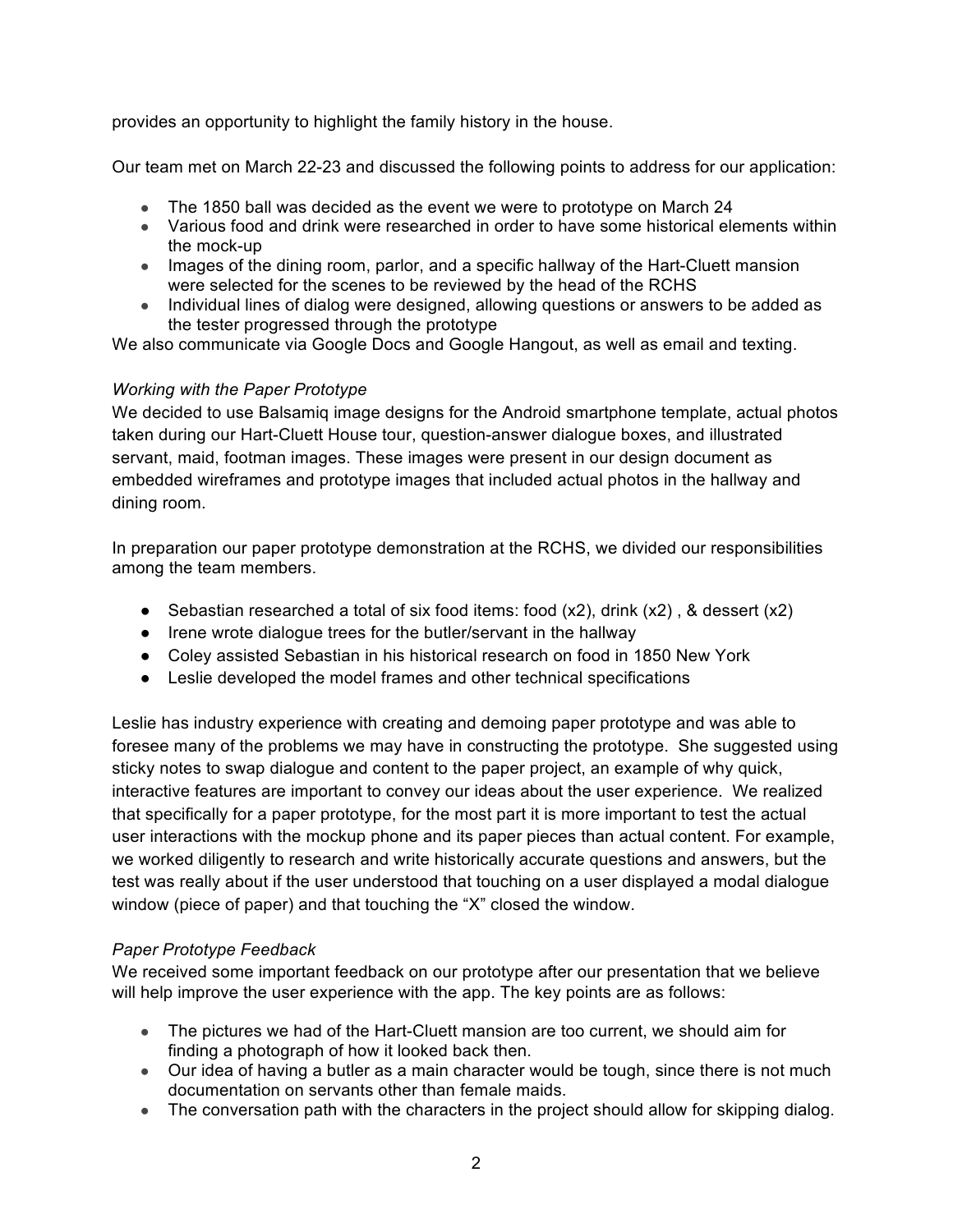- Expenses and amounts of food, and general details at major events are documented, so we could find out what the Hart-Cluett actually ate at the event we are attempting to recreate.
- The interactive elements of our finished product could be in color, while the background would be black and white, giving users clues as to how to progress in the application.

The team felt that the feedback provided direction for us to improve user experience for our application. The RCHS is adamant about the historical accuracy of the content we we presenting for the user, so we are mindful or the meticulous research we will have to carry out for the project. This will include more trips to the RCHS for research and documentation. If we were to make another paper prototype, we would have better prepared our materials (i.e., having dialogue and content menus more organized and swap them more easily).

One observation we made is to let the user interact with the paper prototype with minimal instruction. We wanted Ms. Frank to handle the prototype, select commands, and record her observations. This is the advantage of having a material object to play with--it affords our team the opportunity to assess how intuitive our app is for new users. If the user is confused, then it means we have to reconsider how we are approaching the user experience.

*Images from our Prototype Session with Ilene Frank, Executive Director, and Stacy Draper, Historian, of the RCHS, on March 24, 2014:*

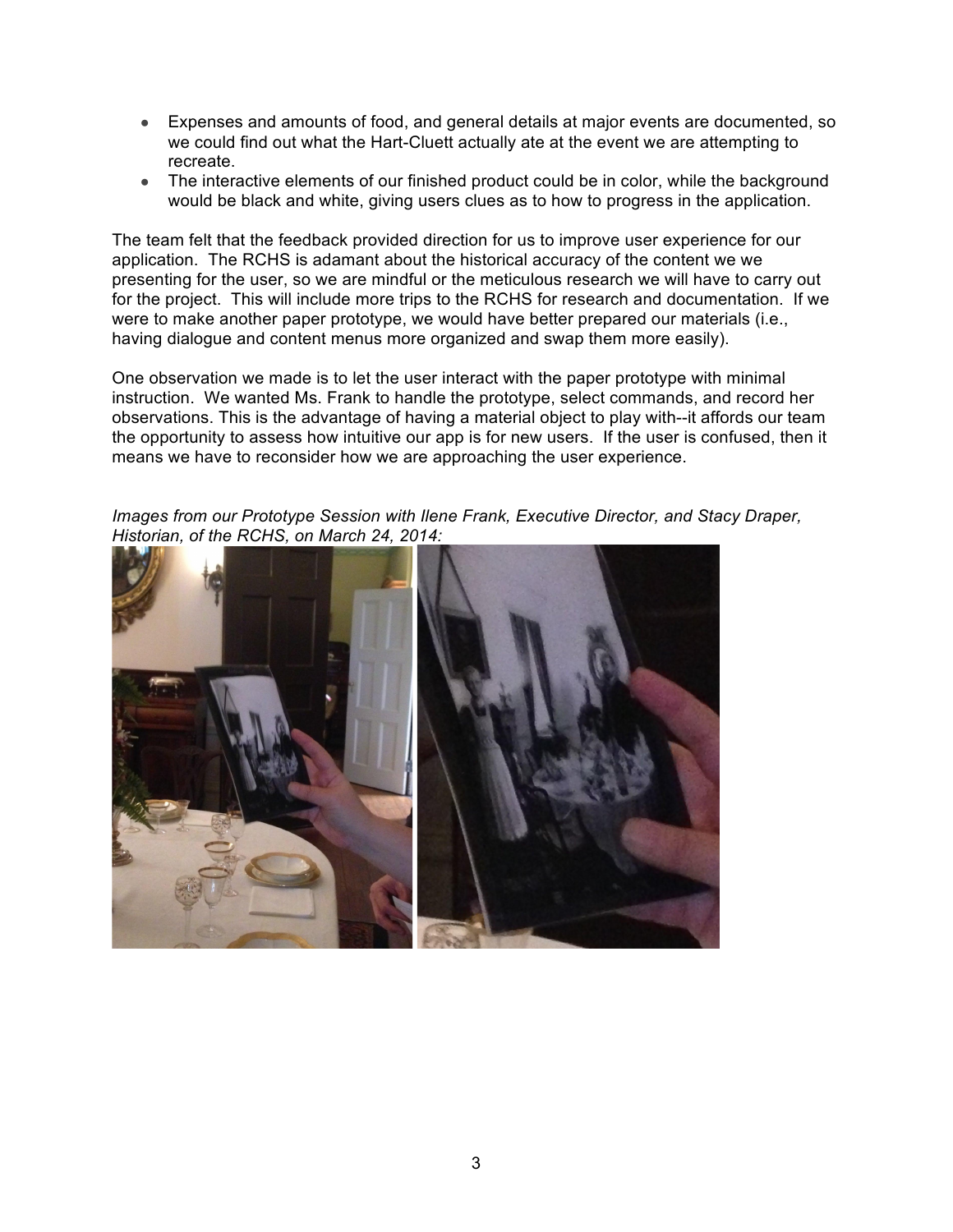

#### *Next Steps for the Team*

We have tentatively planned to do a RCHS Hart-Cluett house tour next Thursday, March 26, at 3pm with Ilene Frank. The purpose of the tour is to gather more historical information for our project. We will also be working on the progress report for Monday, March 31, as well as stitching together photographs of the Hart-Cluett house into panoramas.

#### **Dev Blog Post #3 March 24 - 31, 2014**

This week our team prepared for a project demonstration to be presented to RPI faculty on April 3. Our team has met twice in class, once for our weekly scheduled meeting, and for a historical research visit to the RCHS.

#### *Notes from Meeting on March 26*

On our second meeting, we updated our second blog post (March 17-23) to our developer's blog and discussed the work for the following week. Irene and Leslie are handling most of the technical challenges (i.e., coding and working with Wikitude) while Sebastian and Coley worked on content (i.e., historical research on food). We understand that we will need to carry out more research for this project: namely, we need more historical information regarding food, etiquette, and social life in the home for the mobile app.

With the help of Ilene, the RCHS director, our team decided upon a ball hosted by Ms. Hart in January 1850. First, the time is remote enough to emphasize the difference in contemporary lifestyles: Technology hadn't yet replaced the need for several servants to maintain the house. This is an opportunity for our team to bring attention to the family life in the house. Second, the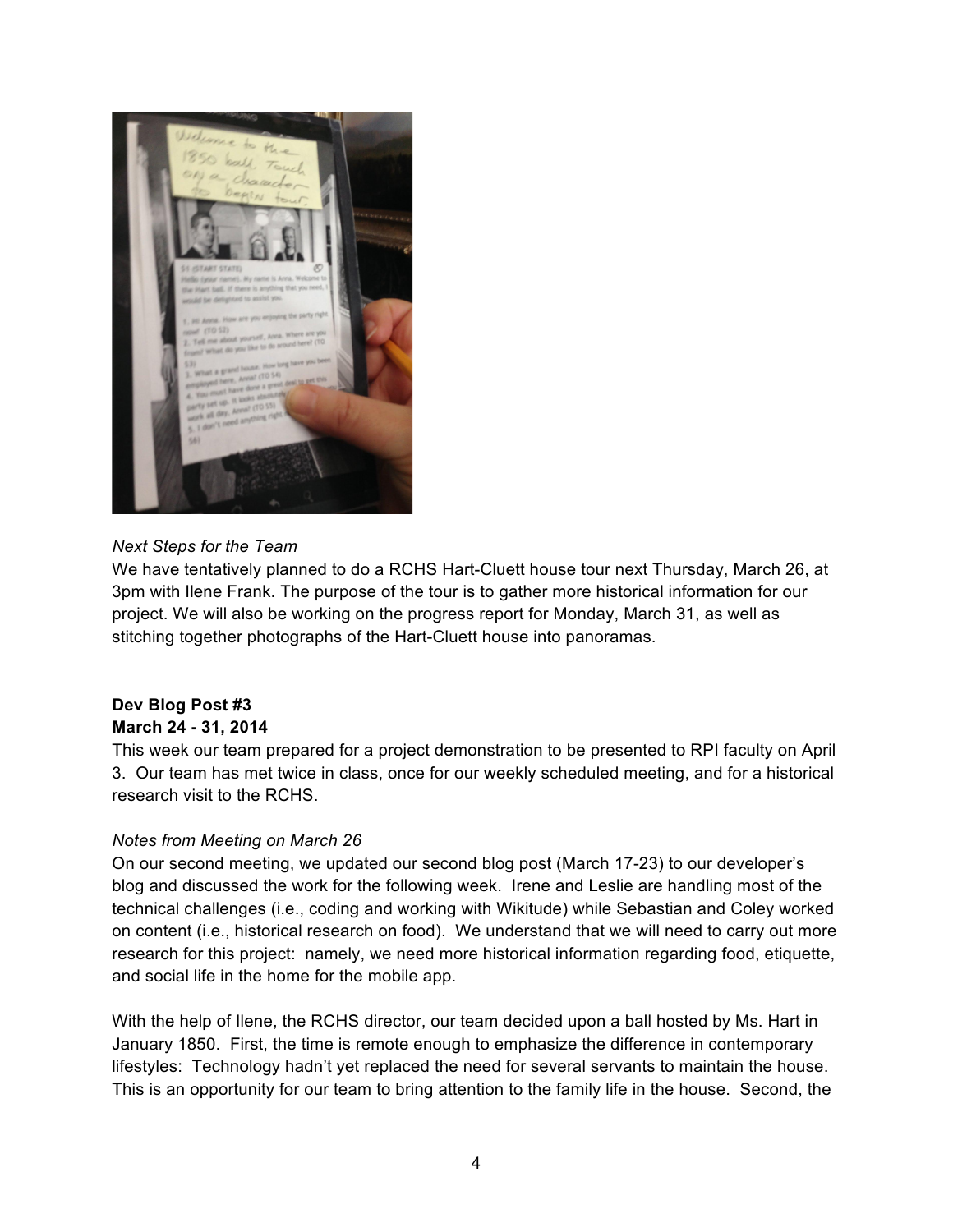RCHS has plenty of historical documents (e.g., financial records) that can assist our team in creating a historically accurate user experience, which is one of the main aims of the RCHS.

## *RCHS Trip on March 27*

To facilitate historical research, Leslie and Coley visited Ilene Frank at the RCHS in downtown Troy. Ilene was gracious enough to give us a private tour of the Marble House as well as answer all our questions about the house's history. She also gave us copies of some of the historical documents, such as bills and invoices that detail what was served that night in 1850. One of the records is a diary page from Maria Tilmen, the future daughter-in-law of Betsy Hart. Leslie also took more photographs of the house for our application.

#### *Moving Forward with the Project*

In class our team reviewed the remaining work left on the project as well as prepare for our demonstration to RPI faculty on April 3. Here are some of the issues we discussed:

- Use of image markers on the website or door of the RCHS to advertise the society
- Use of QR codes (e.g., a servant could tell the user information about the RCHS, such as the address)
- Use of QR code or target image use with paper invitations to advertise RCHS and maintain the app's narrative
- Play a video or demo of the AR app
- Add more historical information to the research archive
- Update the developers' blog post

The team also encountered an obstacle when one of the team members, Jason Coley, had to leave town for a week. Fortunately, our team planned for such extenuating circumstances in our scheduling and communication. Our team has been able to remain in contact with the member via email and chat features.

#### The Next Step

Our next milestone is the presentation of our augmented reality mobile application to RPI faculty on April 3. Our team will continue meeting and following our scheduled as planned.

## **Dev Blog Post #4**

#### **April 1- 8, 2014**

This week we are preparing a presentation for a group of panelists, for Thursday 4/3. The panelists will include RPI professors from related departments. We have been developing a digital version of our paper prototype, with a focus on polishing our dialog and adding assets to the current version of the project.

#### *April 2 Meeting Notes*

- Character dialog was reviewed and revised
- Placeholder art will be used for the presentation, since they created character is not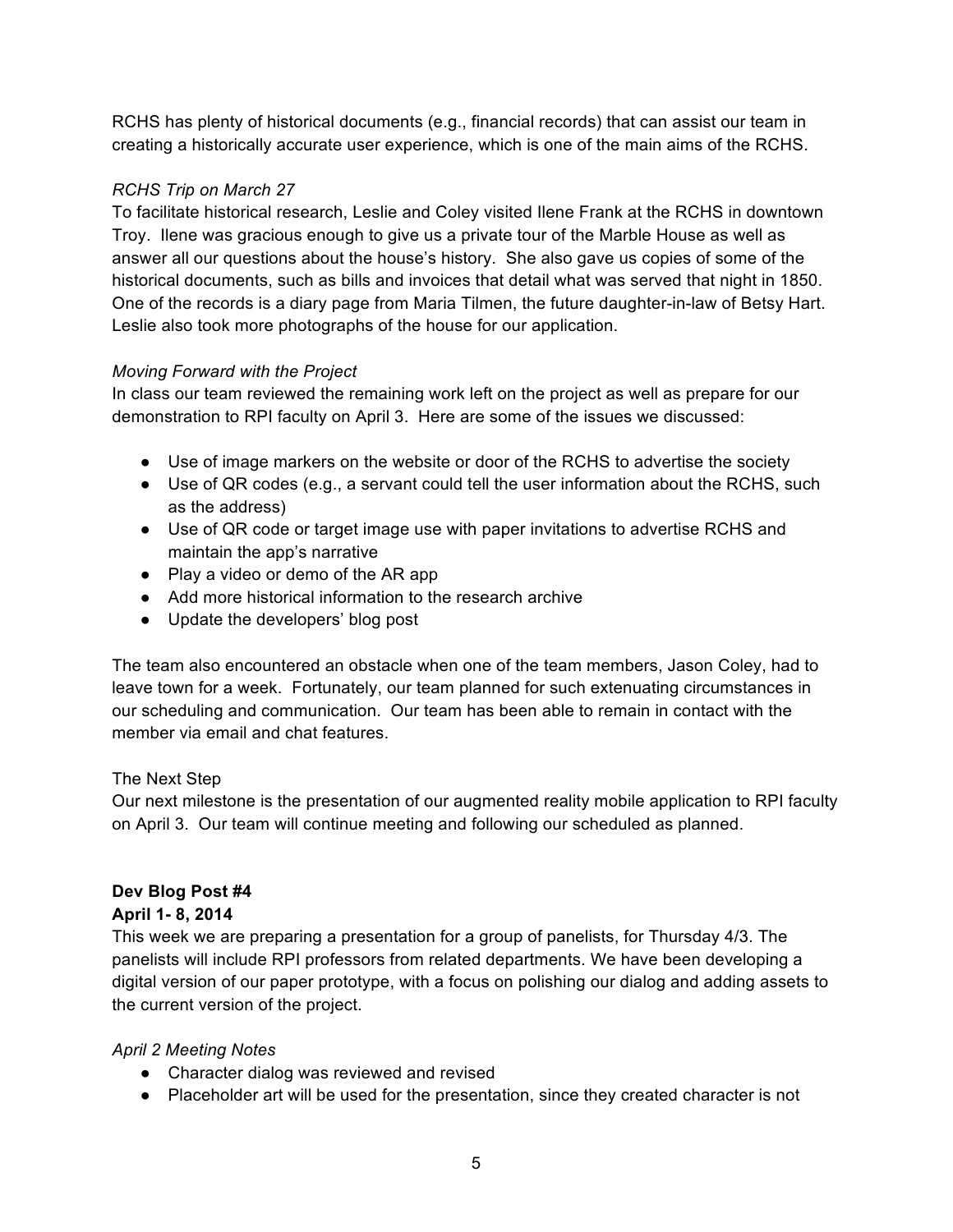presentable yet.

- Discussed using room images versus room elements for image markers, for the finished product. The demonstration will use the existing room images, for practical reasons.
- jQuery usefulness was debated, as well as how to implement the dialog tree.

#### *Panelist Feedback on April 3*

- There are too many dialog options presented to the user at once. We should limit this to two or three questions per dialog page.
- There should be a way to progress backwards in the dialog tree, so that the user can change their mind about the direction the conversation should go.
- Dialogue Q&A needs to be more brief, without the niceties of "hello yes it is a nice day" or similar. More direct questions and answers, especially given the small screen size for the text to limit hidden areas of the dialogue boxes.
- Include an explicit "Close" button or link for the dialogue windows, and enable a touch outside the window to close it.
- Change the character illustrations to look like they are from 1850, perhaps in sepia tone or black and white, instead of early 20th century. Our current figures are placeholders. The food items are accurate and directly from Ilene Frank of RCHS, so we will continue to use those.
- The servants and guests should have historical attire, instead of the modern attire of the placeholder art.
- Historically accurate phrasing would improve the conversations. Find out which famous, local people lived on Second Street (such as the Troy mayor) and include them in our app with interesting Q&A dialogue.
- Include audio for the dialogue, or given the limited time frame, a song that the band would play in 1850. Ilene Frank said they would have the Polka or Virginia Reel. I have found an .mp3 of the Virginia Reel and am looking at adding this to the Parlor room, where the dancing took place. I do not prefer sound so will look into a "Stop Music" button or link as well.
- We have the opportunity to tell things differently than the usual tour guide, so we should think outside the box.

## *Next Step*

Refine what we have before the presentation: code, dialog, and images. We will take this a step further in preparation for Interactive Demo Day (4/9).

## **Dev Blog Post #5**

## **April 9 - 15, 2014**

This past week our team focused on presenting our project at the Interactive Demo Day at RPI on April 9. This demonstration was an opportunity to present our work to users and improve upon it with user feedback.

## *Notes from Monday, April 7*

We only had one scheduled class before we demoed our project on the following Wednesday. In class we were able to discuss the following points:

- Make aesthetic choices for the characters (i.e., spectral vs. inked)
- Create dialogue flow chart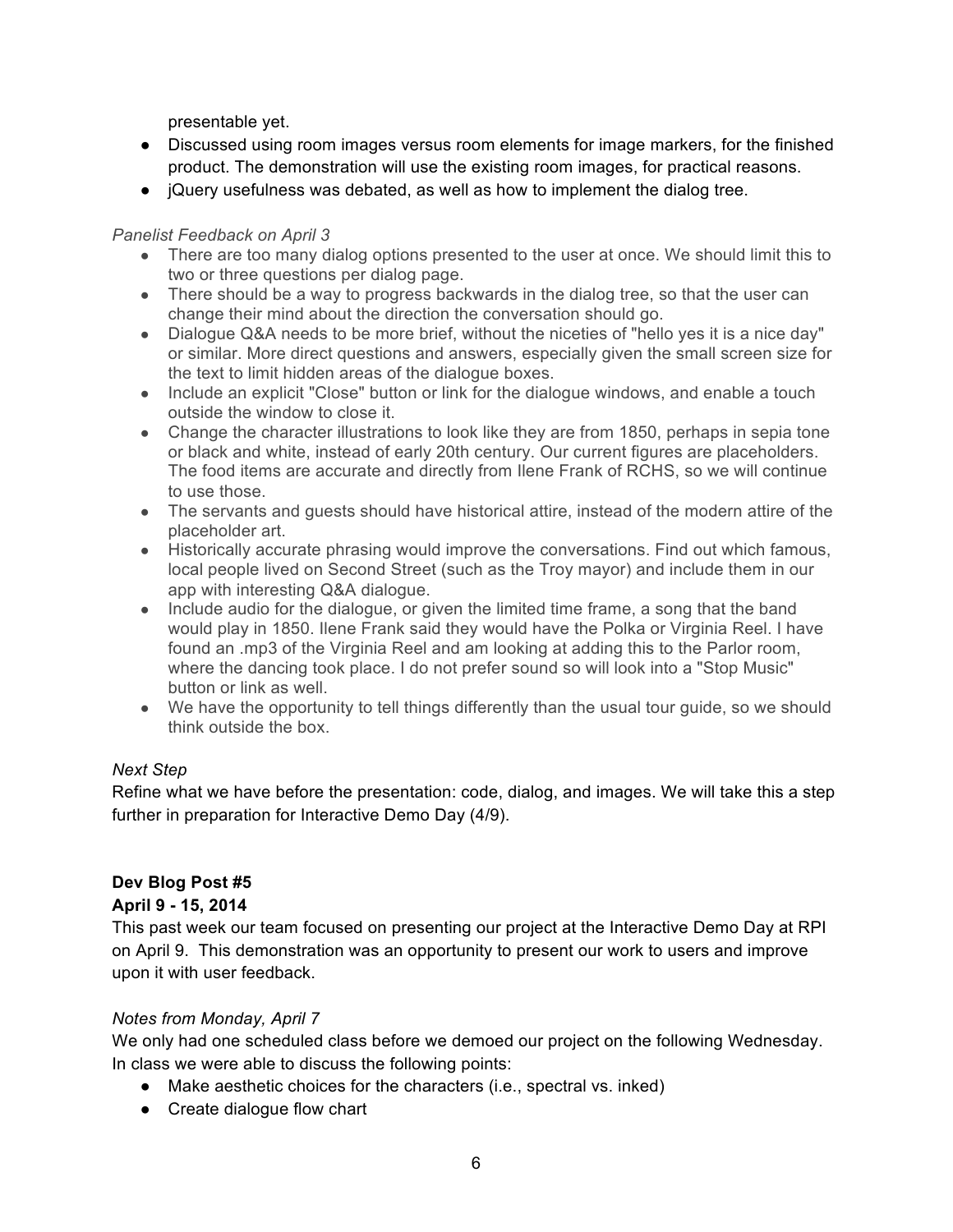• Draft poster using template

## *Notes from April 9*

Our team met a few hours before the setting our table up at the Interactive Demo Day event. Although we had a setback regarding dialogue, we were still able to deliver a working product for demonstration. We also received valuable user feedback:

- Consider taking different photos from different angles of the room (i.e., close-ups)
- Make a distinction between character's and user's dialogue
- One user recommended researching Photo Tourism's Photosynth, a 3D photograph sharing application; the software can stitch together images to make 3D panoramas.
- Representatives from local museums such as the Kate Mullany House expressed an interests for a similar app (contact information kept on file); the Burden Iron Works Museum was suggested as another museum that may be interested in our app

#### *Code Status*

Leslie spent the weekend working on the code using the Android SDK and GitHub repository. Significant changes include:

- Added a 20-second piece from the "Virginia Reel" at the beginning of the app launch, with fade-in and fade-out features. When the song finishes, an alert box provides information about the song's role in the ball that night, such as the location of where the 9-piece band played and where guests danced (info provided by Ilene Frank).
- The alert box also Includes an instruction on how to use the Mobile AR 1850 Ball application such as "Tap on the maid to begin…"
- Changed the app name to RCHS 1850 Ball from the placeholder name SDK Examples
- Swapped out character images from original, multicolored placeholders to black-andwhite images
- Added food images from Ilene Frank, the director at RCHS, and people images from Sebastian with opacity and scaling attributes
- Added dialogue for food items, but with functionality concerns; avoided breaking existing character dialogues

#### *The Next Step*

With one team member out of town for a conference, the team has taken preparations to continue adding content to our Google Docs, GitHub, and development blog. Most of the work remaining is fine-tuning the user experience by revising dialogue and other historical information to the app. Our next scheduled meeting is in class on April 14.

## **Dev Blog Post #6**

#### **April 16 - 23, 2014**

This week we we focused on polishing our app, to include revising dialogue and code.

#### *Notes from April 14 class*

- Sebastian will email Ilene Frank about images and hear her opinion
- Coley will email link of dialogue to Prof. rouse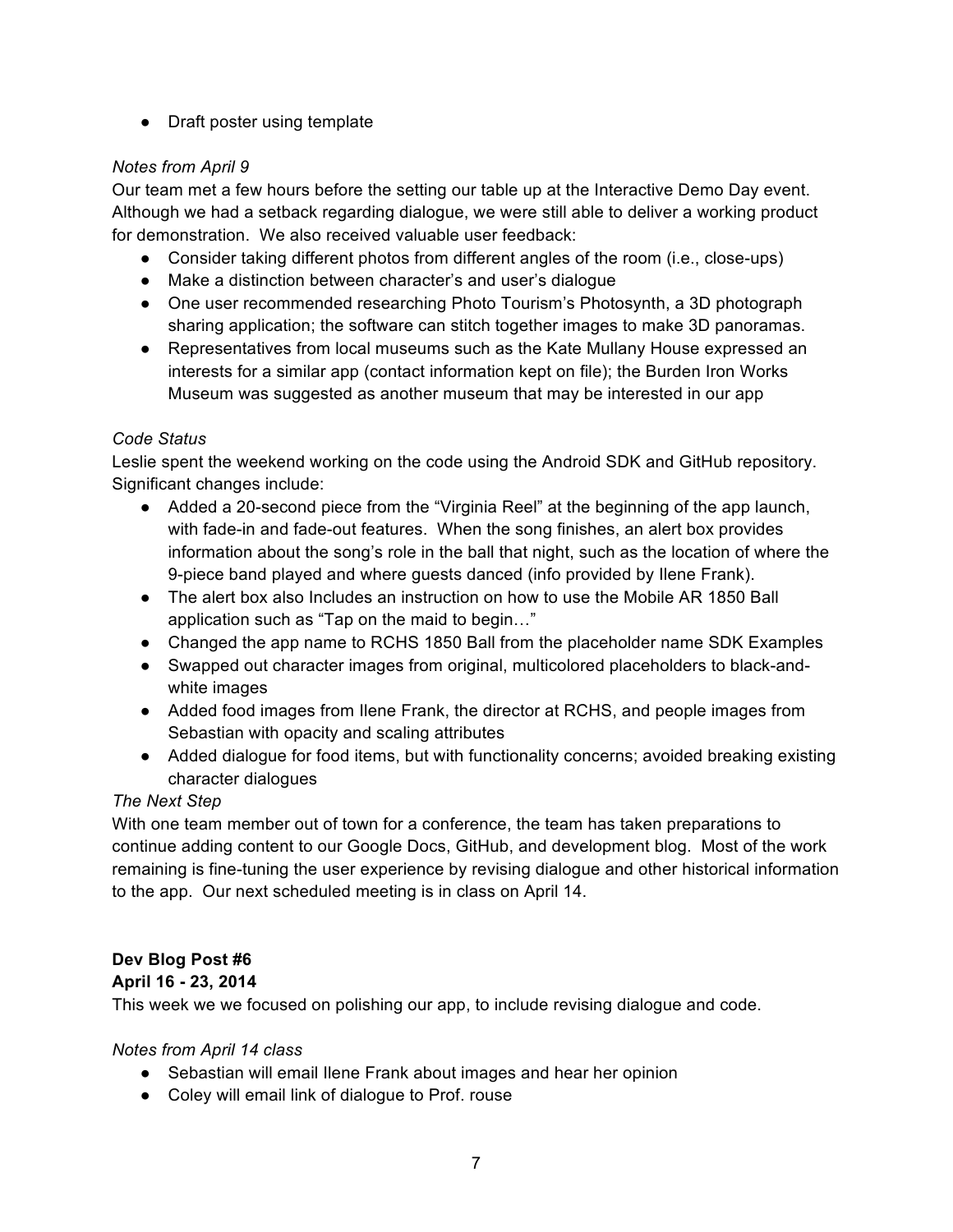#### *Notes from April 16 meeting*

- Leslie and Sebastian looked at the dialog tree, optimizing the order of the dialog options
- Sebastian emailed Ilene Frank to ask her about her opinion on the images
- Some improvements were also discovered, such as being able to go back to the main dialog options with a "Return to…" button
- Some dialog was moved to another character (Richard Hart now in the dining room), due to its subject being different from the rest of the dialog.
- The elements in each room were rearranged a bit, with most of the food information have been associated with the oysters/other in the drawing room

#### *Next To-Do Steps:*

- Sebastian will work on the drunk and look at converting the food photographs into artwork (ice desserts, oysters, champagne)
- Leslie and Irene will finish coding the dialog windows, and work on element scaling and transparency to change from 70% to 60%. If time permits, the dialog box will be altered to only cover half the screen.
- Irene will try to find a coding trigger in the Parlor to play the 20-second Virginia Reel audio when the user points the phone and the AR figures appear. If not possible, then we can provide a button to play the song with resulting dialogue explanation/questions/answers automatically opening when the song finishes.
- Will also work on implementing logic for character states so that the characters will be able to respond differently based on what the user has already done / whom they have already interacted with.
- Leslie will work on the dialogue interactions to not close the window after a user clicks on a question, but to "Return to…" the main dialogue for each room. Otherwise users would not have any menu but they might want to tap on other questions, so they have to tap on the AR figure again to make the menu reappear. They also can point their phone down and play with all the dialogue trees in one room (AR figures not needed on-screen to tap on Question/Answer dialogues).
- Jason will continue to work on altering the dialogues and adding new dialogues. Leslie will fill in info in the Google Docs while Jason is in Chicago (not set in stone, however).

Our team is meeting the RCHS downtown to present our materials and receive feedback from Ilene Frank, the director.

## **Dev Blog Post #7, Visit to RCHS in downtown Troy for Usability Testing April 21, 2014**

On Monday our team met at the RCHS in downtown Troy to demonstrate our project to the society's director, Ilene Frank and the museum's curator, Stacy Draper. Their feedback allows us to not only ensure that our historical content is accurate, but that the functionality of the app is intuitive and user-friendly.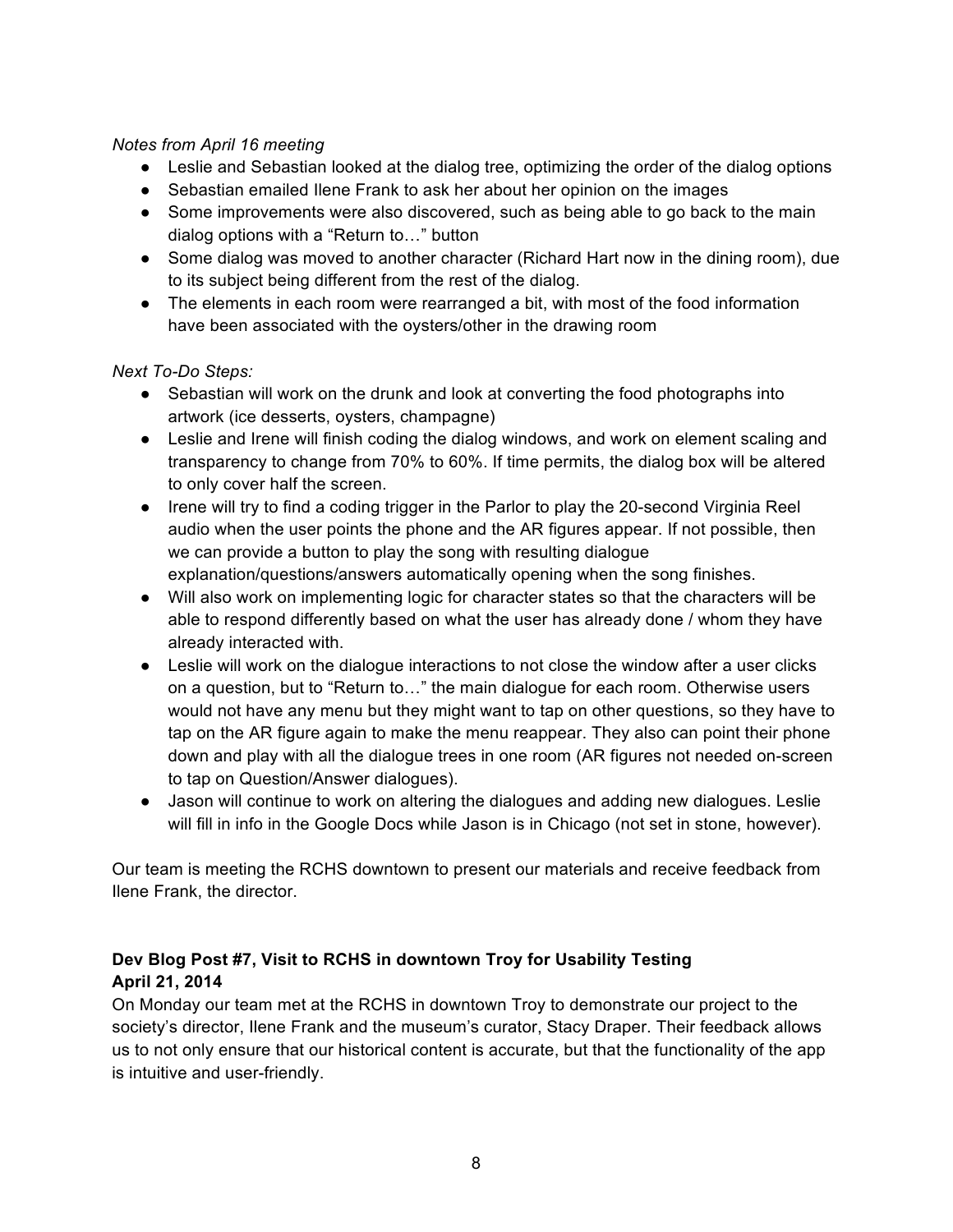## *Feedback from RCHS Visit on Monday, April 21, 2014*

- The app had trouble tracking the images in the house, so we had to use printed images to complete the demonstration (will app work with other people in the way?).
- The maid would not do the cooking, so remove reference to cooking in dialogue.
- Champagne would have been brought into the sitting room, not served there.
- For object identification in the sitting room, we might consider a champagne glass or lady's fan.
- Some of the character's costumes are not appropriate for the time (e.g., Maria Tillman's and Richard Hart Jr.'s costumes).
- We might include a video of people dancing the "Virginia Reel" in the parlor, if we can find a historically accurate video from 1850 (perhaps a YouTube movie clip).
- We don't want to explicitly state that Billy Burden was drunk (we don't know for sure). Perhaps he was exuberant.
- Be more specific about the band's location (e.g., "between the dining room doors next to the staircase"). The band would have also played only until midnight, per contract.
- Betsy wouldn't have left the residence early because she was tired. She didn't have another place or relative's house to stay, unlike Amanda Cluett. It is likely she stayed until the last guest.
- Explicitly state that the oysters are from New York City. The preferred preparation was stewed oysters.
- We don't know for sure if Richard Hart was smoking in the bathroom the night of the fire; also, it would not have been kerosene, but some alcohol-based flammable.
- One functionality to consider is the ability to zoom in on the food bill to reveal greater detail.
- What information do we want to appear when the user closes the app? Information about the website? Perhaps visit the guest shop to buy the historical book.
- We might include information about the research documents (e.g., "based on original research from ten trunks full of financial and family papers found in the 1980s").
- Consider using a faux ball invitation to advertise the RCHS application and museum, to hand out in the gift shop. Consider how would a person know about the app, download it, and know what to do with it?
- Users had difficulty starting up the app and getting the intro dialogues to re-appear, without re-starting with the music playing repeatedly (especially Ilene). We need to allow them to re-open the intro dialogue in the hallway as well as the Virginia Reel and band dialogues in the parlor.

*The Next Steps: Development and Graphic Design To-Do List as of April 23, 2014* The lists below outlines our next steps for polishing the app. These areas are largely divided among dialogue, graphic design, and coding.

# Dialogue Text "Low-Hanging Fruit"

- 1. Intro include information about the research documents (e.g., "based on original research from ten trunks full of financial and family papers found in the 1980s").
- 2. Change Drawing Room (another word for Parlor) to Sitting Room (also in code IDs)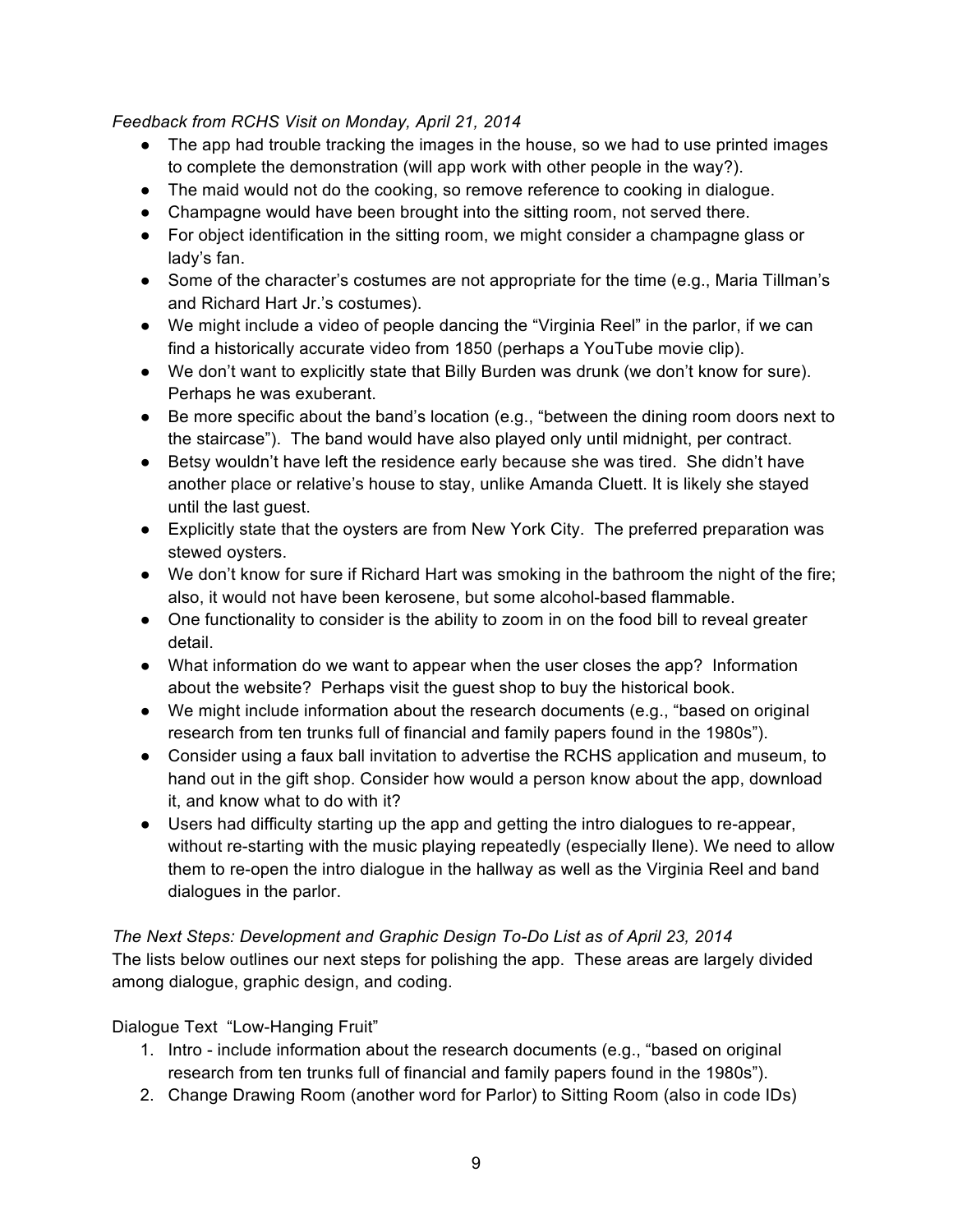- 3. Drawing Room move champagne dialogues to here, from the Parlor. Keep the desserts dialogue info but modify for guests bringing to the drawing room.
- 4. Maid remove mention of cooking duties
- 5. Parlor Don't explicitly state that Billy Burden was drunk (we don't know for sure). Perhaps he was exuberant.
- 6. Parlor incorporate Virginia Reel dialogues for Billy Burden
- 7. Parlor State the band's location as "between the dining room doors next to the staircase" and that they would have played only until midnight, per contract.
- 8. Parlor late night Remove reference to Betsy leaving early because she was tired.
- 9. Dining Room Oysters are from New York City, and they were stewed oysters.
- 10. Dining Room Richard Hart dying Remove reference from cigar and kerosene to alcohol-based flammable
- 11. Richard Hart Jr. change his occupation to "taking care of the family business" and expand on how his father had made his money in the War of 1812, etc. (it's in the museum book)
- 12. Confirm all dialogues historical accuracy with Stacy Draper of the RCHS

Graphic Design

- 1. Consider using a faux ball invitation to advertise the RCHS application and museum, to hand out in the gift shop. How would a person know about the app, download it, and know what to do with it?
- 2. For object identification in the sitting room, we might consider a champagne glass or lady's fan.
- 3. Some of the character's costumes are not appropriate for the time (e.g., Maria Tillman's and Richard Hart Jr.'s costumes). Stacy Draper emailed feedback to Sebastian regarding our current images.
- 4. Try to find an 1850s video of people dancing the Virginia Reel movie clip? Not Doing

Coding / Development

- 1. Investigate geo-location image tracking instead of using a scan of an image to show AR figures
- 2. Test smaller target Point of Interest (POI) tracking in RCHS
- 3. Investigate adding a video, should be possible with Wikitude
- 4. Gan we zoom in on the food bill to reveal greater detail? No.
- 5. Hallway add a button to re-open the Intro dialogues.
- 6. Parlor add a button/musical note icon to play Virginia Reel. Not Doing dialogues now for Billy Burden

Closing the App Story

1. When user closes the app, include other Information. Prompt to visit the guest shop to buy the historical book, look at the RCHS website, etc.

Our next meeting is in class on Thursday. We plan on reviewing the To Do List and assigning those responsibilities to team members.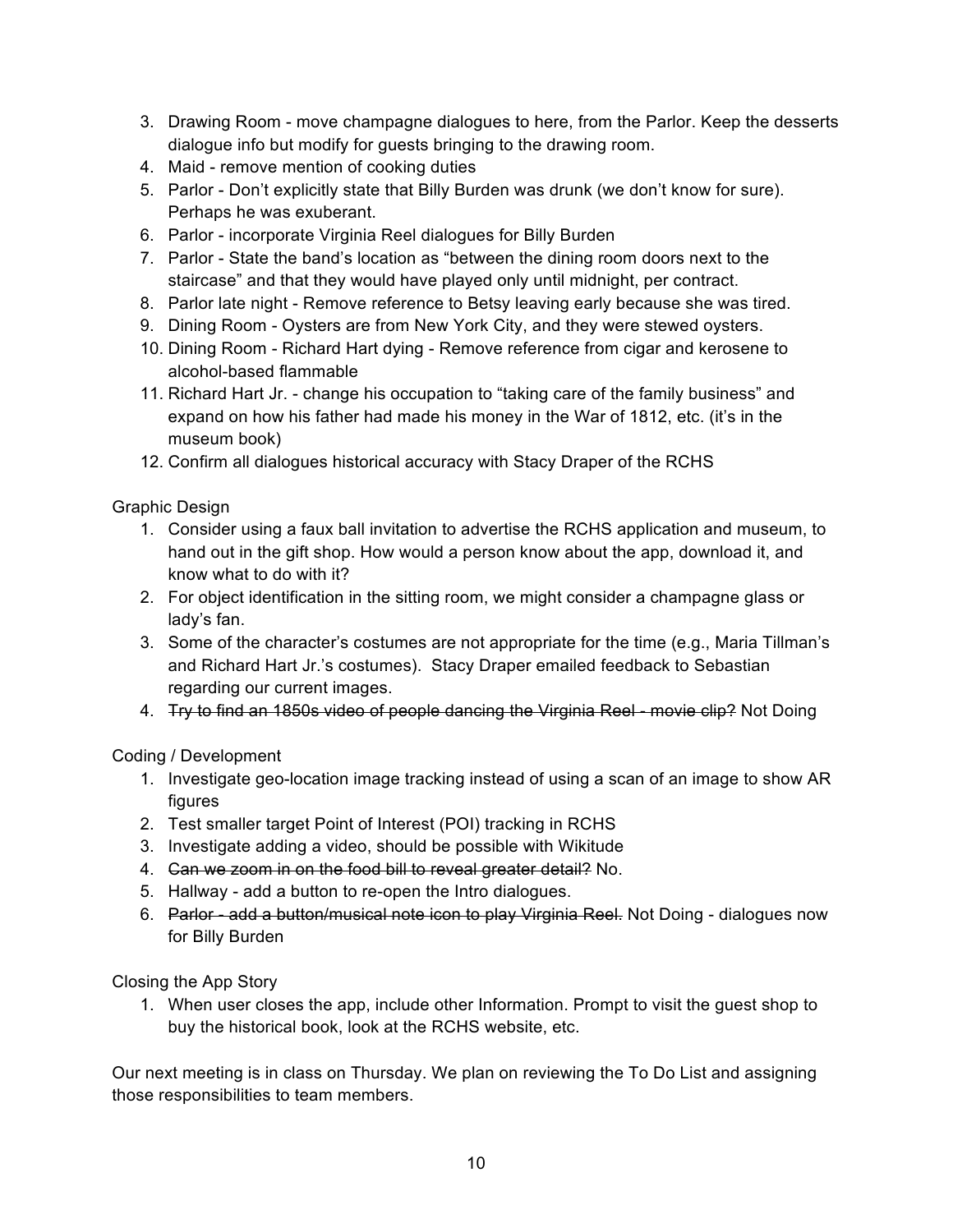# **Dev Blog Post #8**

## **April 24 - 30, 2014**

Our team has spent the last week polishing our application for the final demonstration for May 5. This includes revising dialogue, selecting character images that are more historically accurate, and figuring out coding issues with GPS and target imaging.

## *Notes from April 24 Class*

- Be prepared to present the project to many people at the RCHS on May 5; bring multiple devices
- Discussed alternatives to image tracking, such as using place markers and target images to activate app

#### *Notes from April 28 Class*

- Sebastian is finalizing the images we will use for the app. Previous images where
- Coley made dialogue revisions as recommend by Stacy Draper (see "Revised Dialogue for App" on Google Doc); send revision to Prof. Rouse
- Irene and Leslie are working on coding tasks to update the code. These will reflect the revised dialogues per Stacy Draper's feedback
- Leslie created an Organizational Flowchart which maps the dialogues to each room and character or food/drink item that appear

#### *The Next Step*

- Work on making a video for Thursday to demo the app
- Draft an invitation card that doubles as a advertisement

Our next class meeting on Monday will be at the RCHS in downtown Troy. There we will demo our latest prototype for constructive feedback.

#### **Dev Blog Post #9**

#### **May 1-7, 2014**

This is Team Interior's final post for the Ball of 1850 App. In it we detail our most recent visit to the RCHS to demo our app on site, as well as receive feedback from Ms. Ilene Frank, Director of the RCHS and Ms. Stacy Draper, the curator for the Marble House.

In addition to communicating via online, we have also met as a team in scheduled meetings or in class. Our last team meeting was held on May 1.

#### *Notes from May 1 Class*

- Sebastian worked on refining the characters and food items for the final app version
- Leslie and Irene worked on polishing the code and changing the graphic images for Sebastian's new ones, ready for the demo on Monday, May 5